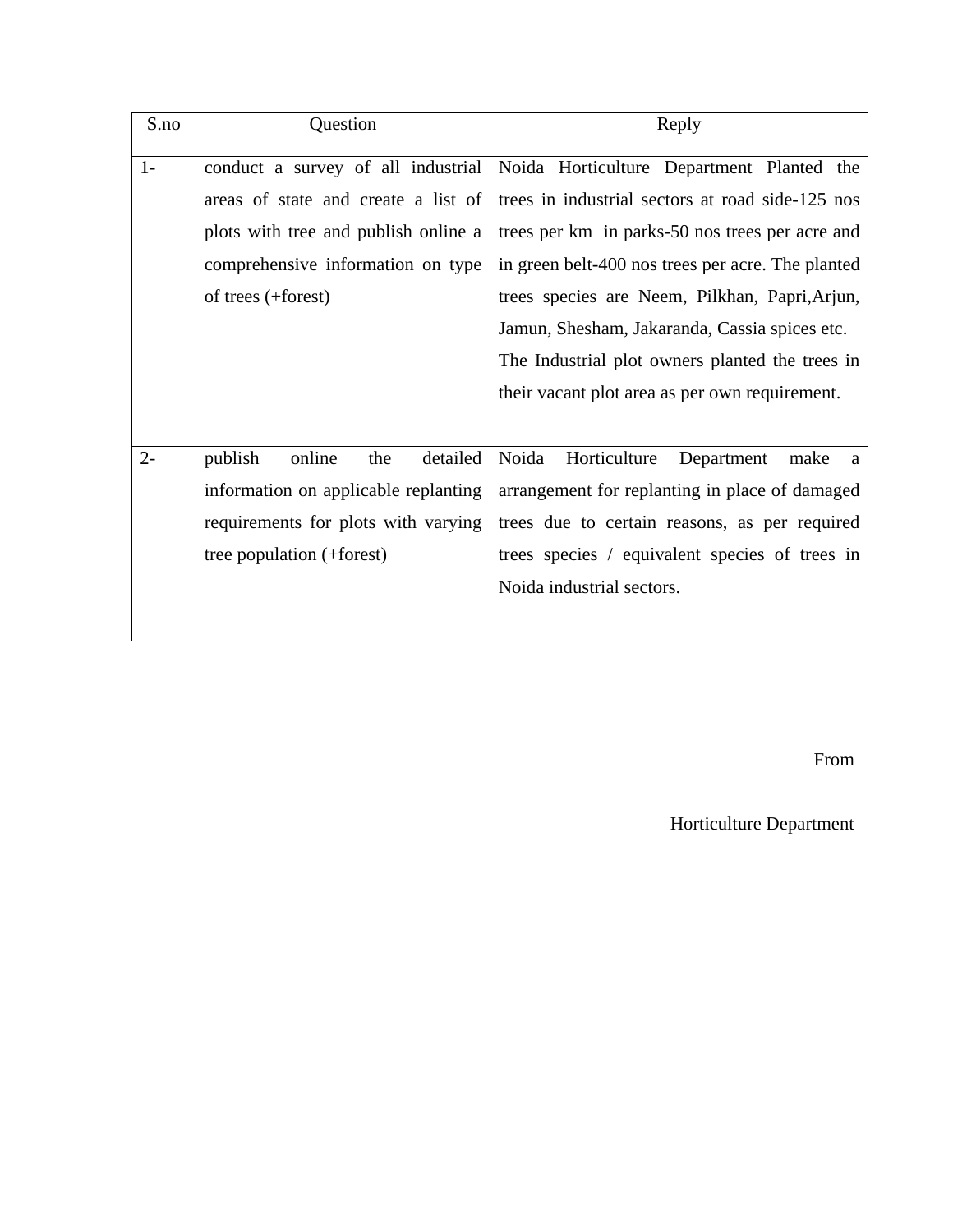| उद्यान खण्ड प्रथम के औद्योगिक सैक्टरों में रोपित वृक्षा रोपण का विवरण |           |  |                                    |                                                |                   |                                                              |                  |
|-----------------------------------------------------------------------|-----------|--|------------------------------------|------------------------------------------------|-------------------|--------------------------------------------------------------|------------------|
| S.N.                                                                  | का नाम    |  | औद्योगिक सैक्टर वृक्षों की प्रजाति | पर्क मे वृक्षो की ग्रीन बैल्टो मे पथ<br>संख्या | वृक्षो<br> संख्या | की <mark> वृक्षारोपण</mark><br>में<br>की<br>वृक्षो<br>संख्या | कुल योग          |
| 1                                                                     | सैक्टर-63 |  | पिलखन                              | 150                                            | 300               | 2000                                                         | 2450             |
|                                                                       |           |  | कासिया सैमिया                      | 250                                            | $\overline{200}$  | 700                                                          | 1150             |
|                                                                       |           |  | पापडी                              | 200                                            | 200               | 500                                                          | 900              |
|                                                                       |           |  | अर्जुन                             | 500                                            | 200               | 500                                                          | 1200             |
|                                                                       |           |  | फाइंकस शीला                        | $\ldots$                                       | 100               | 200                                                          | 300              |
|                                                                       |           |  | आंलस्टोनिया                        | 300                                            | 100               | 1000                                                         | 1400             |
|                                                                       |           |  | शीशम                               | 20                                             | 500               | $\overline{0}$                                               | 520              |
|                                                                       |           |  | अमलताश                             | $\overline{50}$                                | 100               | 100                                                          | 250              |
|                                                                       |           |  | ला0 फ्लोर                          | 100                                            |                   | 200                                                          | 300              |
|                                                                       |           |  | फाइकस बैजामिना                     | 200                                            |                   | 100                                                          | 300              |
|                                                                       |           |  | बोतल पाम                           | 500                                            | $\cdots$          |                                                              | 500              |
|                                                                       |           |  |                                    | 50                                             | $\cdots$          | $\cdots$                                                     | 50               |
|                                                                       |           |  | <u>गुलमोहर</u><br>नीम              | 50                                             | $\cdots$          | $\cdots$                                                     |                  |
|                                                                       |           |  |                                    |                                                | $\ldots$          | 50                                                           | 100              |
|                                                                       |           |  | <u>जामुन</u><br>अशोक               |                                                | 500               | $\ldots$                                                     | 500              |
|                                                                       |           |  |                                    | 100                                            | 100               | $\ldots$                                                     | 200              |
|                                                                       |           |  | मौलश्री                            | 200                                            |                   | $\ldots$                                                     | 200              |
| $\mathbf{2}$                                                          | सैक्टर-65 |  | अशोक                               | 400                                            |                   | $\ldots$                                                     | 400              |
|                                                                       |           |  | शीशम                               | 10                                             | 250               | $\ldots$                                                     | 260              |
|                                                                       |           |  | आलस्टोनिया                         | 100                                            | 50                | 100                                                          | 250              |
|                                                                       |           |  | अर्जुन                             | 100                                            | $\overline{200}$  | 150                                                          | 450              |
|                                                                       |           |  | कासिया सैमिया                      | 50                                             | $\overline{200}$  | 125                                                          | 375              |
|                                                                       |           |  | अमलताश                             | 50                                             | 50                | $\cdots$                                                     | 100              |
|                                                                       |           |  | जामून                              | $\overline{0}$                                 | 300               | $\cdots$                                                     | 300              |
|                                                                       |           |  | बोतल पाम                           | 400                                            | $\ddotsc$         | $\cdots$                                                     | 400              |
| 3                                                                     | सैक्टर-64 |  | आलस्टोनिया                         | 20                                             | .                 | 50                                                           | 70               |
|                                                                       |           |  | शीशम                               | 10                                             | 200               | $\overline{0}$                                               | $\overline{210}$ |
|                                                                       |           |  | पिलखन                              | 50                                             | 150               | 150                                                          | 350              |
|                                                                       |           |  | पापडी                              | 20                                             | 50                | 75                                                           | 145              |
|                                                                       |           |  | अर्जुन                             | 75                                             | 100               | 50                                                           | $\overline{225}$ |
|                                                                       |           |  | अशोक                               | $\overline{25}$                                | $\cdots$          | 50                                                           | $\overline{75}$  |
|                                                                       |           |  | <u>बोतल पाम</u>                    | 25                                             |                   |                                                              | 25               |
|                                                                       |           |  | बोतल ब्रश                          | 30                                             | $\cdots$          | $\cdots$                                                     | 30               |
|                                                                       |           |  | ला0 फ्लोर                          | 28                                             | $\cdots$          | $\cdots$                                                     | 28               |
| 4                                                                     | सैक्टर-11 |  | अर्जुन                             |                                                | 20                | 80                                                           | 100              |
|                                                                       |           |  | पापडी                              | $\cdots$                                       | 100               | 250                                                          | 350              |
|                                                                       |           |  | कासिया सैमिया                      | 10                                             | $\cdots$          | 200                                                          | 210              |
|                                                                       |           |  | पिलखन                              | $\cdots$                                       | $\ldots$          | 60                                                           | 60               |
|                                                                       |           |  | फाइकस बैजामिना                     | $\ldots$                                       | 500               | $\dddot{\cdot}$                                              | 500              |
| 5                                                                     | सैक्टर-57 |  | अशोक                               | 50                                             |                   | $\ldots$                                                     | 50               |
|                                                                       |           |  | कासिया सैमिया                      | 75                                             | 210               | 70                                                           | 355              |
|                                                                       |           |  | पिलखन                              | 70                                             | $\cdots$          | $\ldots$                                                     | 70               |
|                                                                       |           |  | अर्जुन                             | $\overline{220}$                               | $\ldots$          | $\cdots$                                                     | 220              |
|                                                                       |           |  | जामून                              | $\cdots$                                       | 150               | $\cdots$                                                     | 150              |
|                                                                       |           |  | आलस्टोनिया                         | $\cdots$                                       | 120               | $\cdots$                                                     | 120              |
|                                                                       |           |  | जंगल जलेबी                         | $\cdots$                                       | 80                | $\cdots$                                                     | 80               |
|                                                                       |           |  | पापडी                              | $\cdots$                                       | .                 | 150                                                          | 150              |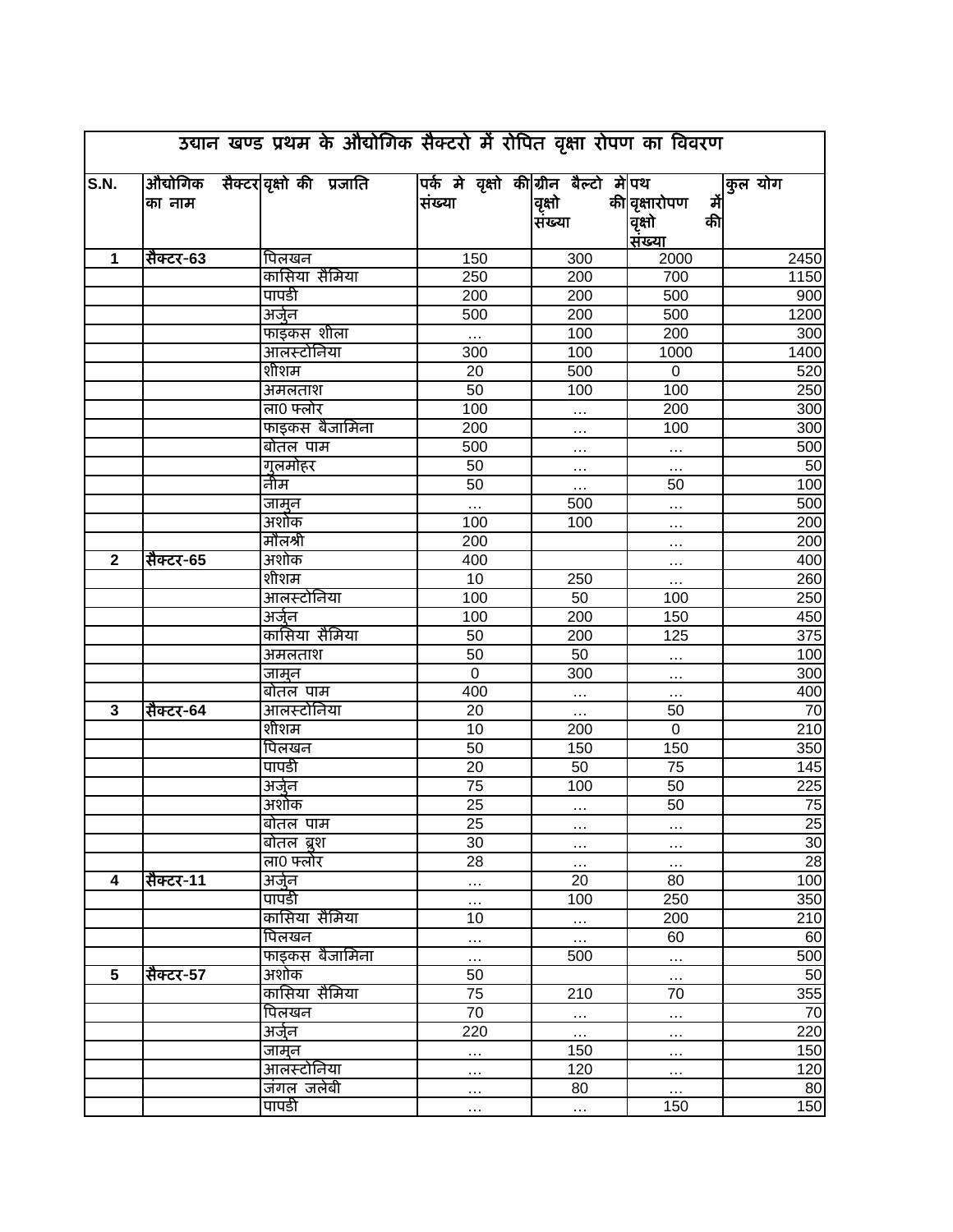|                         |           | नीम            | $\cdots$        | $\cdots$         | 200             | 200              |
|-------------------------|-----------|----------------|-----------------|------------------|-----------------|------------------|
| 6                       | सैक्टर-58 | अशोक           | 50              |                  | $\ldots$        | 50               |
|                         |           | कासिया सैमिया  | .               | 100              | 250             | 350              |
|                         |           | पिलखन          | $\cdots$        | 110              | 250             | 360              |
|                         |           | अर्जुन         | $\cdots$        | $\boldsymbol{0}$ | 50              | 50               |
|                         |           | <u>जामुन</u>   | $\ddotsc$       | 40               | $\ldots$        | 40               |
|                         |           | मौलश्री        | 55              | $\ldots$         | $\cdots$        | 55               |
|                         |           | पापडी          |                 | $\overline{200}$ | 600             | 800              |
| $\overline{\mathbf{r}}$ | सैक्टर-67 | अशोक           | 15              | $\ddotsc$        | 150             | 165              |
|                         |           | कासिया सैमिया  | $\overline{0}$  | 800              | 250             | 1050             |
|                         |           | पिलखन          | $\overline{25}$ | .                | 80              | 105              |
|                         |           | मौलश्री        | 150             | $\cdots$         | $\pmb{0}$       | 150              |
|                         |           | फाइकस बैजामिना | .               | $\cdots$         | 95              | 95               |
|                         |           | बेल पत्र       | .               | 70               | $\cdots$        | 70               |
|                         |           | आवला           | $\cdots$        | 70               | $\cdots$        | $\overline{70}$  |
|                         |           | गुलमोहर        | $\cdots$        | 20               | $\cdots$        | 20               |
|                         |           | बोतल ब्रुश     | $\cdots$        |                  | 70              | 70               |
|                         |           | आलस्टोनिया     | .               |                  | 250             | 250              |
|                         |           | शीशम           | .               | 450              | $\cdots$        | 450              |
|                         |           | अर्जुन         | .               | $\overline{80}$  | $\ddotsc$       | 80               |
| 8                       | सैक्टर-68 | अशोक           | $\cdots$        |                  | 30              | 30               |
|                         |           | कासिया सैमिया  | .               | 210              | 380             | 590              |
|                         |           | पिलखन          | 180             | $\boldsymbol{0}$ | $\overline{25}$ | 205              |
|                         |           | मौलश्री        | 70              | $\overline{0}$   | $\cdots$        | $\overline{70}$  |
|                         |           | शीशम           | $\cdots$        | 150              | $\cdots$        | 150              |
| 8                       | सैक्टर-59 | पापडी          | .               | 381              | $\cdots$        | 381              |
|                         |           | नीम            | $\cdots$        | $\cdots$         | 541             | 541              |
| 9                       | सैक्टर-60 | अर्जुन         | 571             | $\cdots$         | $\ldots$        | 571              |
|                         |           | पिलखन          |                 | $\cdots$         | 900             | 900              |
|                         |           | नीम            |                 | $\cdots$         | 150             | 150              |
|                         |           | आलस्टोनिया     | $\cdots$        | $\cdots$         | 65              | 65               |
| 10                      | सैक्टर-1  | कासिया सैमिया  | $\cdots$        | $\cdots$         | 308             | 308              |
|                         |           | पापडी          | $\cdots$        | $\cdots$         | $\overline{76}$ | $\overline{76}$  |
|                         |           | पिलखन          | $\cdots$        | .                | 25              | $\overline{25}$  |
|                         |           | गुलमोहर        | $\cdots$        | $\cdots$         | $\overline{56}$ | 56               |
| 11                      | सैक्टर-2  | कासिया सैमिया  | 30              | $\cdots$         | 405             | 435              |
|                         |           | पापडी          |                 | $\cdots$         | 390             | 390              |
|                         |           | सैमल           | 8               | $\cdots$         | $\cdots$        | $\boldsymbol{8}$ |
|                         |           | अमलतास         | $\overline{6}$  | $\cdots$         | $\cdots$        | $6\,$            |
|                         |           | नीम            | $\overline{7}$  | $\cdots$         | $\overline{5}$  | $\overline{12}$  |
|                         |           | सफेदा          |                 | $\cdots$         | $\overline{12}$ | $\frac{12}{2}$   |
|                         |           | अशोक           | $\overline{5}$  | $\cdots$         | $\cdots$        |                  |
|                         |           | आवला           | $\overline{2}$  | $\cdots$         | $\ldots$        |                  |
|                         |           | गुलमोहर        | $\cdots$        | $\cdots$         | 45              | 45               |
| 12                      | सैक्टर-3  | कासिया सैमिया  | $\cdots$        | $\cdots$         | 220             | 220              |
|                         |           | पापडी          | $\cdots$        | $\cdots$         | 260             | 260              |
|                         |           | सफेदा          | 20              | $\cdots$         |                 | $\overline{20}$  |
|                         |           | नीम            | $\overline{2}$  | $\cdots$         | $\overline{5}$  | $\overline{7}$   |
|                         |           | ला0 फ्लोस रजनी | 52              | $\cdots$         |                 | 52               |
|                         |           | पिलखन          | $\cdots$        | $\cdots$         | 65              | 65               |
|                         |           | गुलमोहर        | $\cdots$        | $\cdots$         | 25              | 25               |
|                         |           | अशोक           | 30              | $\cdots$         |                 | 30               |
| 13                      | सैक्टर-4  | पापडी          | $\ldots$        | $\cdots$         | 65              | 65               |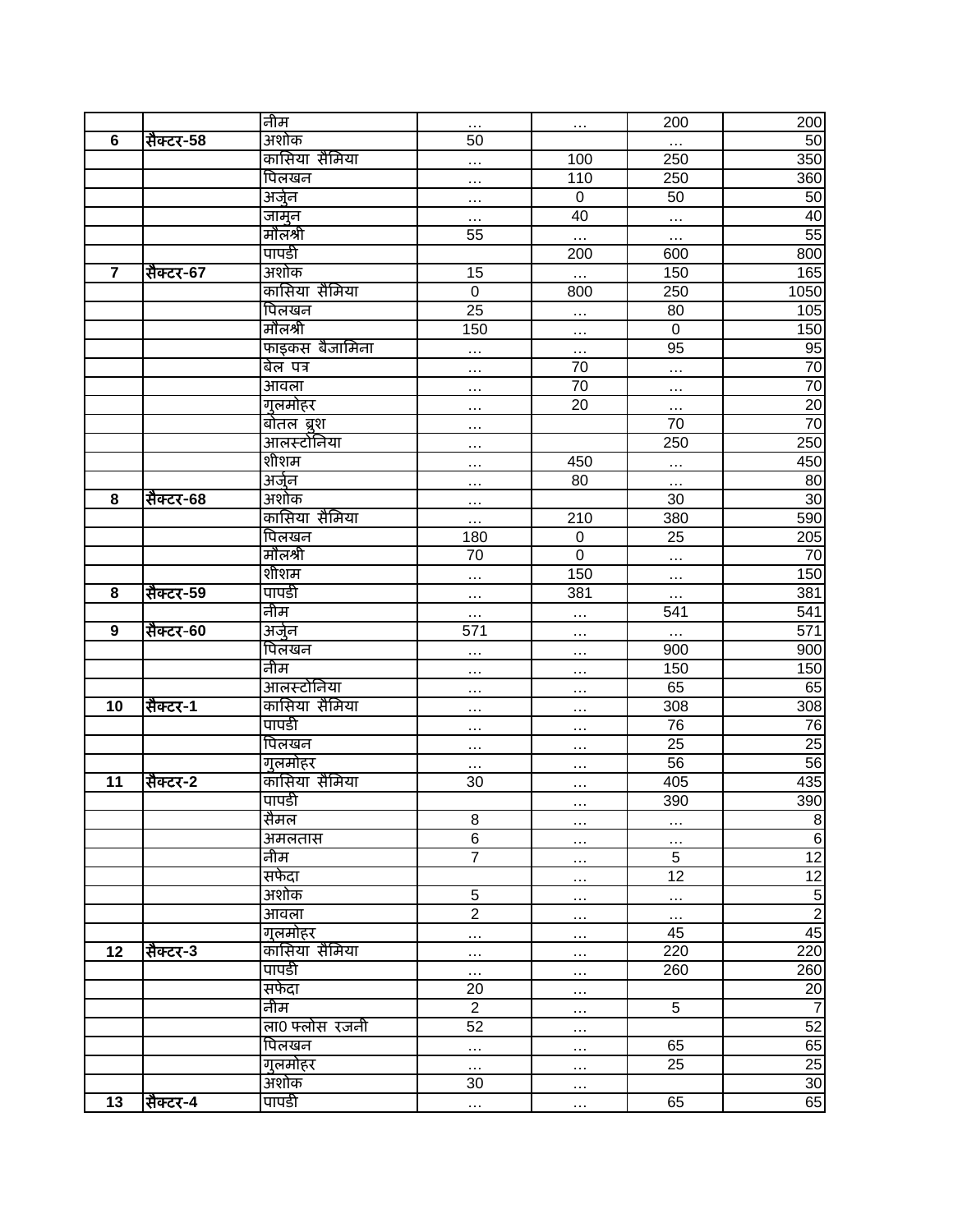|    |           | नीम                | $\cdots$                | $\cdots$                | $\overline{38}$ | 38                                             |
|----|-----------|--------------------|-------------------------|-------------------------|-----------------|------------------------------------------------|
|    |           | सफेदा              | $\overline{\mathbf{4}}$ | .                       | $\ddotsc$       | $\overline{4}$                                 |
| 14 | सैक्टर-5  | अशोक               | 110                     | 52                      | $\cdots$        | 162                                            |
|    |           | पिलखन              | $\overline{58}$         | $\overline{\mathbf{4}}$ | $\cdots$        | 62                                             |
|    |           | पापडी              | .                       | 20                      | $\cdots$        | 20                                             |
|    |           | कासिया सैमिया      | .                       | 35                      | $\cdots$        | 35                                             |
|    |           | गुलमोहर            | $\cdots$                | $\overline{18}$         | $\cdots$        | $\overline{18}$                                |
|    |           | अमलतास             | .                       | 10                      | $\cdots$        | 10                                             |
|    |           | जामून              | 8                       |                         | $\cdots$        | $\overline{8}$                                 |
| 15 | सैक्टर-6  | पिलखन              | 120                     | 56                      | $\cdots$        | 176                                            |
|    |           | अशोक               | 35                      | 42                      | $\cdots$        | $\overline{77}$                                |
|    |           | सागौन              | $\overline{\mathbf{4}}$ |                         | $\cdots$        | $\overline{4}$                                 |
|    |           | नीम                | $\overline{8}$          | $\overline{35}$         | $\cdots$        | 43                                             |
|    |           | गुलमोहर            | 15                      | 28                      | $\cdots$        | 43                                             |
|    |           | पापडी              | 48                      | 62                      | $\cdots$        | 110                                            |
|    |           | अमलतास             | $\overline{25}$         | $\overline{18}$         | $\cdots$        | 43                                             |
|    |           | आवला               | $\overline{18}$         | $\cdots$                | $\cdots$        | $\overline{18}$                                |
|    |           | ला0 फ्लोस रजनी     | 25                      | 28                      | $\cdots$        | 53                                             |
|    |           | कासिया सैमिया      | 152                     | 242                     | $\cdots$        | 394                                            |
|    |           | सफेदा              | $\overline{54}$         | $\overline{12}$         | $\cdots$        | 66                                             |
| 16 | सैक्टर-7  | कासिया सैमिया      | 18                      | $\cdots$                | 380             | 398                                            |
|    |           | पिलखन              | 25                      | $\cdots$                | 28              | 53                                             |
|    |           | गुलमोहर            | 12                      | $\cdots$                | 25              | $\overline{37}$                                |
|    |           | अशोक               | 162                     | $\cdots$                | 6               | 168                                            |
|    |           | पापडी              | 145                     | $\cdots$                | 115             | 260                                            |
|    |           | अशोक               | $\overline{30}$         | $\cdots$                | $\overline{5}$  | 35                                             |
| 17 | सैक्टर-8  | कासिया सैमिया      | 10                      | $\cdots$                | 85              | 95                                             |
|    |           | पापडी              | $\overline{5}$          | .                       | 80              | 85                                             |
|    |           | सफेदा              | $\overline{12}$         | $\ddotsc$               | 68              | $\overline{80}$                                |
|    |           | अमरुद              | 10                      | $\cdots$                | $\cdots$        | 10                                             |
|    |           | अमलतास             | 5                       | $\cdots$                | 1200            | 1205                                           |
|    |           | सैमल               | $\overline{6}$          | $\cdots$                | $\cdots$        | $\,6$                                          |
|    |           | नीम                | $\overline{3}$          | $\sim$                  | $\overline{4}$  | $\overline{7}$                                 |
|    |           | बेल पत्र           | $\overline{2}$          | .                       | $\cdots$        | $\frac{2}{8}$                                  |
|    |           | अशोक               | $\overline{2}$          | $\cdots$                | $\,6$           |                                                |
| 18 | सैक्टर-9  | पिलखन              | 162                     | $\cdots$                | 58              | 220                                            |
|    |           | नीम                | 45                      | $\cdots$                | 10              | 55                                             |
|    |           | कासिया सैमिया      | 32                      | $\cdots$                | 165             | 197                                            |
|    |           | पापडी              | $\overline{28}$         | .                       | 160             | 188                                            |
|    |           | <u>आल</u> स्टोनिया | $\ddotsc$               | $\cdots$                | 40              | 40                                             |
|    |           | जामुन              | $\overline{2}$          | $\cdots$                | $\ldots$        | $\frac{1}{2}$ $\infty$ $\left  \infty \right $ |
|    |           | गूलर               | $\overline{2}$          | $\cdots$                | $\cdots$        |                                                |
|    |           | अमरुद              | $\overline{2}$          | $\cdots$                | $\ldots$        |                                                |
| 19 | सैक्टर-10 | कासिया सैमिया      | 12                      | $\cdots$                | 80              |                                                |
|    |           | नीम                | $\overline{8}$          | $\cdots$                | 15              | 23                                             |
|    |           | पिलखन              | $\overline{75}$         | $\cdots$                | 18              | 93                                             |
|    |           | अमलतास             | $\overline{5}$          | $\cdots$                | $\overline{5}$  | $\overline{10}$                                |
|    |           | पापडी              | $\overline{88}$         | $\cdots$                | 120             | 208                                            |
|    |           | अशोक               | $\overline{\mathbf{4}}$ | $\cdots$                | 10              | 14                                             |
|    |           | आलस्टोनिया         | $\cdots$                | $\cdots$                | 40              | 40                                             |
|    |           | गुलमोहर            | $\overline{2}$          | $\cdots$                | 50              | 52                                             |
|    |           | <b>Total</b>       | 7364                    | 8373                    | 16019           | 31756                                          |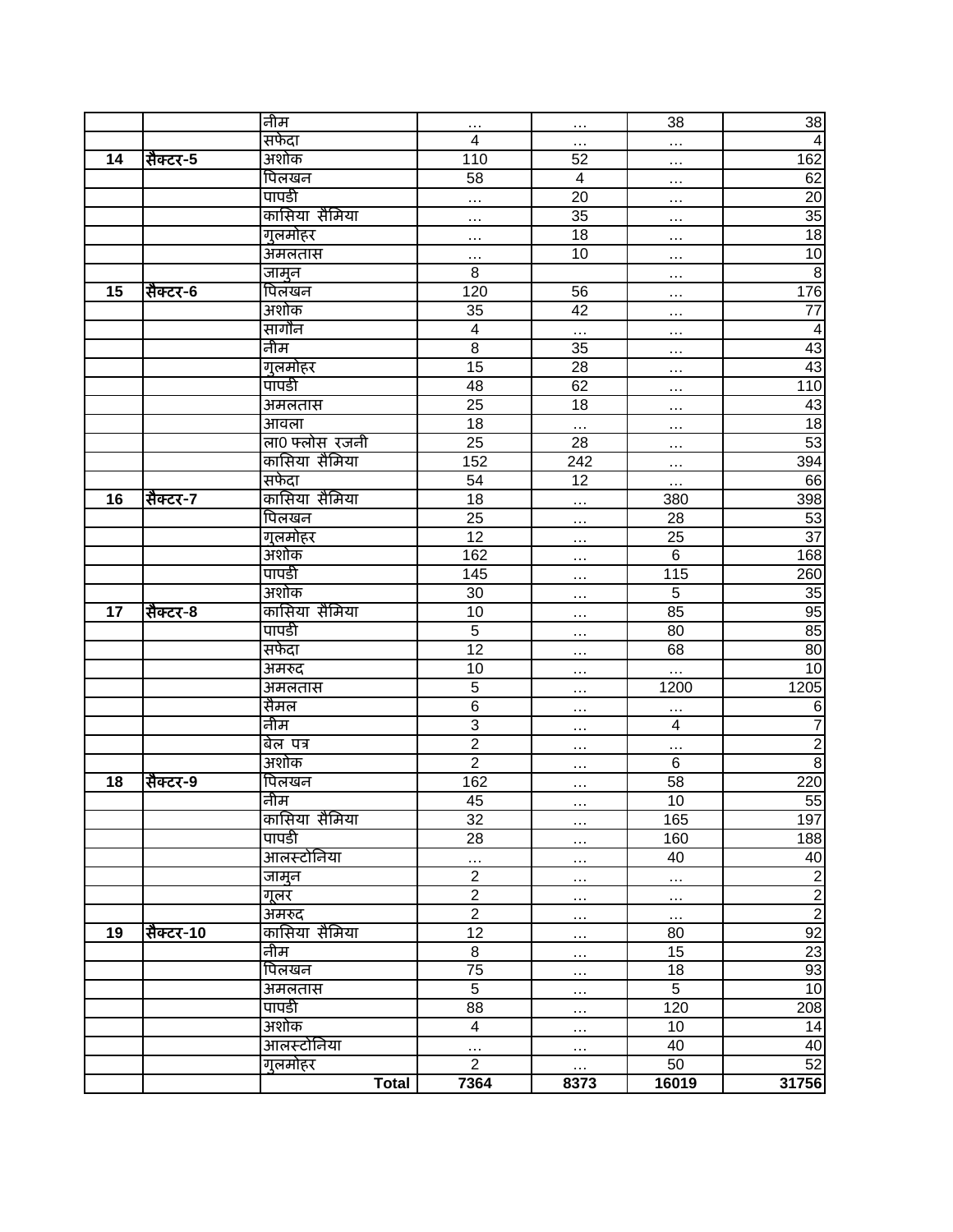## <u>नौएडा के औद्यिगिक सैक्टरों में वृक्षो की रोपित संख्या का विवरण</u>

<u>उद्यान खण्ड—तृतीय</u>

| क0सं0          | औद्योगिक      |              | वृक्षों की प्रजाति   पार्क में वृक्षो की | ग्रीन बैल्ट में वृक्षो की संख्या | पथवृक्षारोपण में वृक्षो | वृक्षो की कुल संख्या |
|----------------|---------------|--------------|------------------------------------------|----------------------------------|-------------------------|----------------------|
|                | सैक्टर का नाम |              | संख्या                                   |                                  | की संख्या               |                      |
| 1              | सैक्टर–88     | अलसटोनिया,   |                                          |                                  | 2500                    | 3611 संख्यक          |
|                |               | पिलखन        |                                          |                                  | 1111                    |                      |
| $\overline{2}$ | सैक्टर—88     | नीम,         |                                          | 2441                             |                         | 6283 संख्यक          |
|                |               | बोतल, बुश,   |                                          | 1842                             |                         |                      |
|                |               | पापडी        |                                          | 2000                             |                         |                      |
| 3              | सैक्टर—88     | बोतल         | 400                                      |                                  |                         |                      |
|                |               | फोलोसरजनी    | 422                                      |                                  |                         |                      |
|                |               | अशोक         | 50                                       |                                  |                         | 1333 संख्यक          |
|                |               | वेन्जामीना   | 52                                       |                                  |                         |                      |
|                |               | सिल्वरओक     | 109                                      |                                  |                         |                      |
|                |               | केसीसेमियॉ   | 300                                      |                                  |                         |                      |
| $\overline{4}$ | सैक्टर–84     | नीम          |                                          | 1090 संख्यक                      |                         | 1090 संख्यक          |
| 5              | सैक्टर–84     | पिलखन        | .                                        | .                                | 437 संख्यक              | 437 संख्यक           |
| $\,6$          | सैक्टर–85     | पिलखन        | .                                        |                                  | 2711 संख्यक             | 2711 संख्यक          |
| $\overline{7}$ | सैक्टर–85     | कनकचम्पा     | 100 संख्यक                               |                                  |                         | 750 संख्यक           |
|                |               | सिल्वरओक     | 200                                      |                                  |                         |                      |
|                |               | फिलोसरजनी    | 200                                      |                                  |                         |                      |
|                |               | तोतापरी      | 250                                      |                                  |                         |                      |
| 8              | सैक्टर–80     | पिलखन,       |                                          |                                  | 3419                    |                      |
|                |               | अलस्टोनिया,  |                                          |                                  | 2260                    |                      |
|                |               | नीम,         |                                          |                                  | 120                     | 6599 संख्यक          |
|                |               | पापडी,       |                                          |                                  | 560                     |                      |
|                |               | केसी सेमिया, |                                          |                                  | 180                     |                      |
|                |               | अर्जुन,      |                                          |                                  | 60                      |                      |
|                |               |              |                                          |                                  |                         |                      |
|                |               |              |                                          |                                  |                         |                      |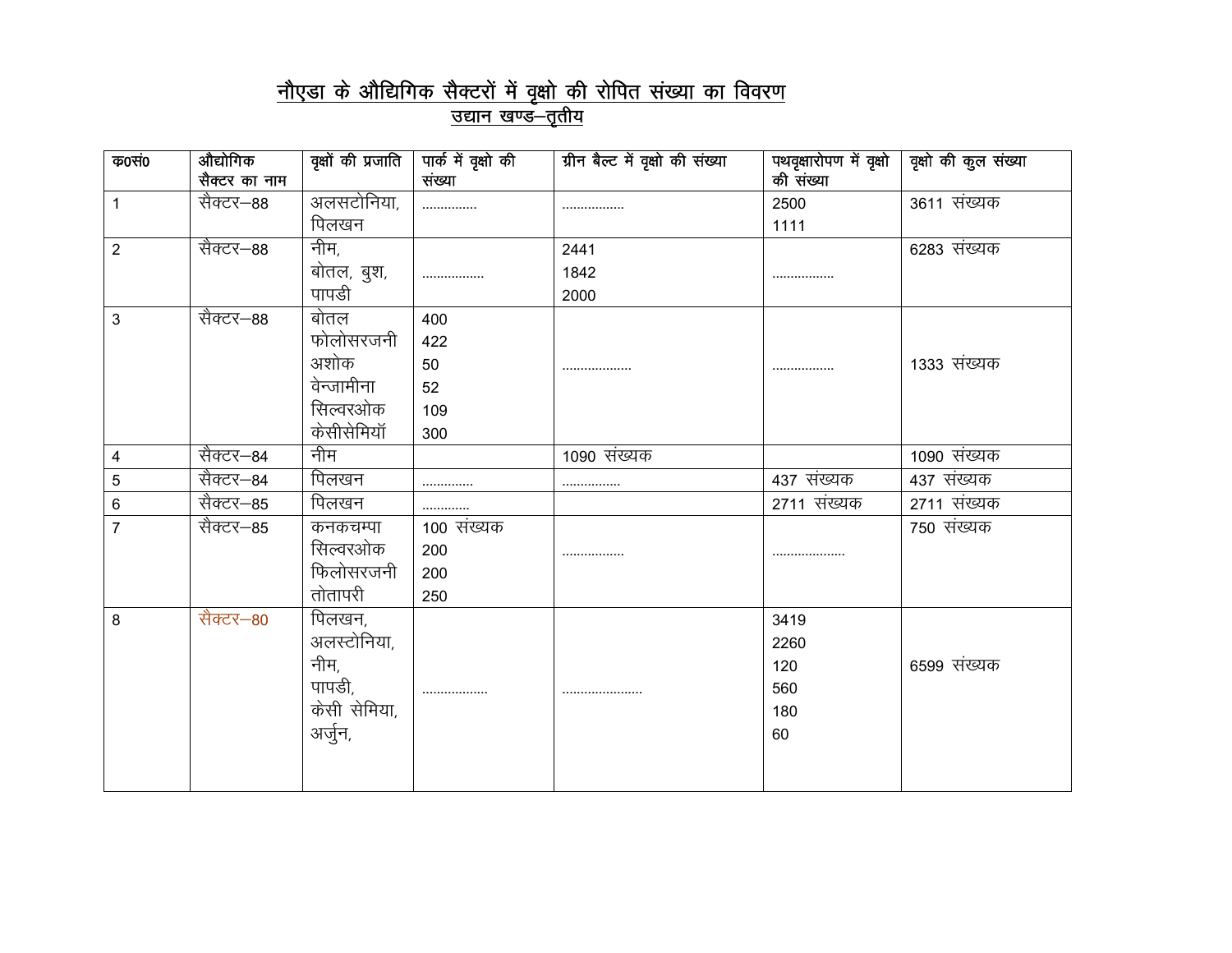|     |           | फा0 वैजामिना                   | 150  |      |      |              |
|-----|-----------|--------------------------------|------|------|------|--------------|
|     |           | अर्जुन                         | 250  |      |      |              |
|     |           | फलोसरजनी                       | 300  |      |      |              |
|     |           | कुरेजिया,                      | 300  |      |      |              |
|     |           | अशोक,                          | 300  |      |      | 1900 संख्यक  |
|     |           | तोतापरी,                       | 100  |      |      |              |
|     |           | कनक चम्पा                      | 300  |      |      |              |
|     |           | केशिमिया                       | 100  |      |      |              |
|     |           | कदम्ब                          | 100  |      |      |              |
| 9   | सैक्टर-83 | पिलखन                          |      |      | 1620 |              |
|     |           | अमलताश                         |      |      | 200  |              |
|     |           | अर्जुन पापडी,<br>अलस्टोनियॉ    |      |      | 760  | 6010 संख्यक  |
|     |           |                                |      |      | 970  |              |
|     |           |                                |      |      | 2460 |              |
|     |           | अलस्टोनियॉ                     | 560  |      |      | 13085 संख्यक |
|     |           | अमलताश,                        | 7800 |      |      |              |
|     |           | कनक चम्पा,                     | 4700 |      |      |              |
|     |           | पिलखन                          | 25   |      |      |              |
|     |           | अमरूद                          |      | 660  |      |              |
|     |           |                                |      | 250  |      |              |
|     |           | अर्जुन,<br>यूकेलिपटिस<br>पापडी |      | 415  |      | 1575 संख्यक  |
|     |           |                                |      | 250  |      |              |
| 10. | फेस–।।    | मौलश्री                        | 20   |      |      |              |
|     |           | फा0वैजामिना,                   | 64   |      |      | 140 संख्यक   |
|     |           | आलस्टोनियॉ                     | 56   |      |      |              |
|     |           | यूकेलिपटेस,                    |      | 1167 |      |              |
|     |           | पापडी,                         |      | 3150 |      | 4466 संख्यक  |
|     |           | केसिया                         |      | 149  |      |              |
|     |           | सेमिया                         |      |      |      |              |
|     |           | अलस्टोनिया,                    |      |      | 1190 | 2772 संख्यक  |
|     |           | केसिया                         |      |      | 430  |              |
|     |           | सेमियॉ                         |      |      | 540  |              |